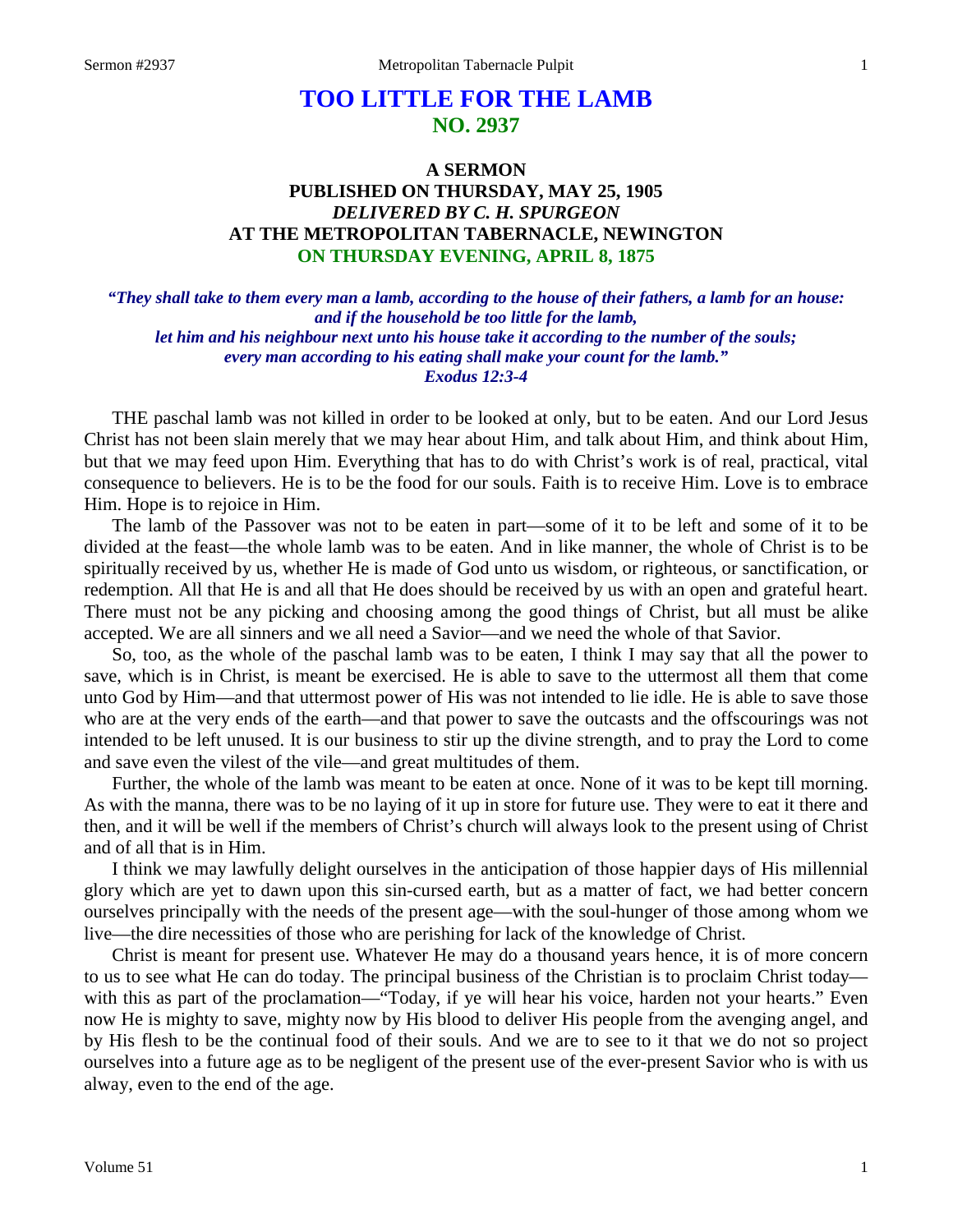The paschal lamb was meant to be eaten, to be all eaten, and to be all eaten there and then—and Christ is meant to be used, meant to be altogether used, and to be used now. May each believer here be impressed with these thoughts!

**I.** Now, coming to our text, it appears to me that IT REMINDS US OF A PRIMARY PRIVILEGE.

The third verse speaks of that privilege in so many words—"They shall take to them every man a lamb, according to the house of their fathers, a lamb for an house."

The place for all true religion to begin is at home. Wherever charity ought or ought not to begin, certainly true religion must begin at home. *It should be a cause of great joy to us if we have Jesus Christ as our own,* according to the paschal ordinance. "They shall take to them every man a lamb." Are you, dear friend, searching your heart to know whether you have to do with Christ personally, in your own individuality?

It will be a fatal delusion if you fancy that you will get into heaven as people sometimes get into this Tabernacle—by being carried along by the force of the numbers who are pressing to get in. You must come to Christ personally, by personal repentance and personal faith, and there must be a personal feeding upon Him if He is to be of any service to you.

It is idle to talk about the neighbor who is next to you until, first of all, you have seen to it that you yourself are a partaker of the Lord Jesus Christ. I put the question now from the depths of my soul to my own heart, "Preacher, have you the blood sprinkled on the lintel and on the side posts of your house? Have you fed upon Christ?"

And when I have answered that question for myself I would beseech each one of you to answer it too. I am not asking about your parentage, or about your church membership, or about the pious relations whom you have in your house, but about yourself. How is it with you, brethren and sisters? Even old professors have need to ask the question, for an old imposture may long be kept up—I fear it may be preserved throughout life—and perhaps nothing will pull the mask off some men's eyes until the skeleton hand of death reveals the terrible truth to them.

It is an unspeakable mercy that the Lamb of God is provided for our Passover and that, for the very worst of us—for those of us who are most conscious that we deserve to perish—there is still the precious Gospel message, "Believe on the Lord Jesus Christ, and thou shalt be saved." May it be a fact, known to us beyond all question by the witness of the Holy Spirit within us, that Jesus Christ has been slain for us and fed upon by us!

Then, the next part of this primary privilege is that *we should have Christ for our whole family*. There was to be a paschal lamb for all the members of the Israelite family—"a lamb for an house." They were all to share in the blessings which that lamb brought. Oh, privileged beyond compare is that man who has a partner in life who, with himself rejoices in Christ and who sees all his children following in his steps, equally rejoicing in the Lord Jesus Christ. And happier still is he if all his servants are in the same blessed condition.

How is it with you, brethren and sisters? Have you this blessing? I know that some of you have. Your house ought to be a little heaven, for you have a church in your house. Keep the bells always ringing, "Holiness unto the LORD," and let your hearts be so many harps from which there shall constantly pour forth floods of music to the praise of Him who has so highly favored you.

Perhaps your children are as yet only little ones, and you are looking forward with the hope that the Lamb of God may yet be available for your whole household. In what way can you promote this? There are rules given you in Scripture. You cannot convert your children—to regenerate them is altogether beyond your power. It is a divine work and must be done by the Holy Spirit.

But you have that ancient exhortation, "Train up a child in the way he should go; and when he is old, he will not depart from it." For the most part, the training of children does affect their manhood and womanhood. There are some who seem as if we could not train them—they are like wild vines that will not be trained and their after life reveals the force of the willfulness which resisted the training which parents would gladly have given them.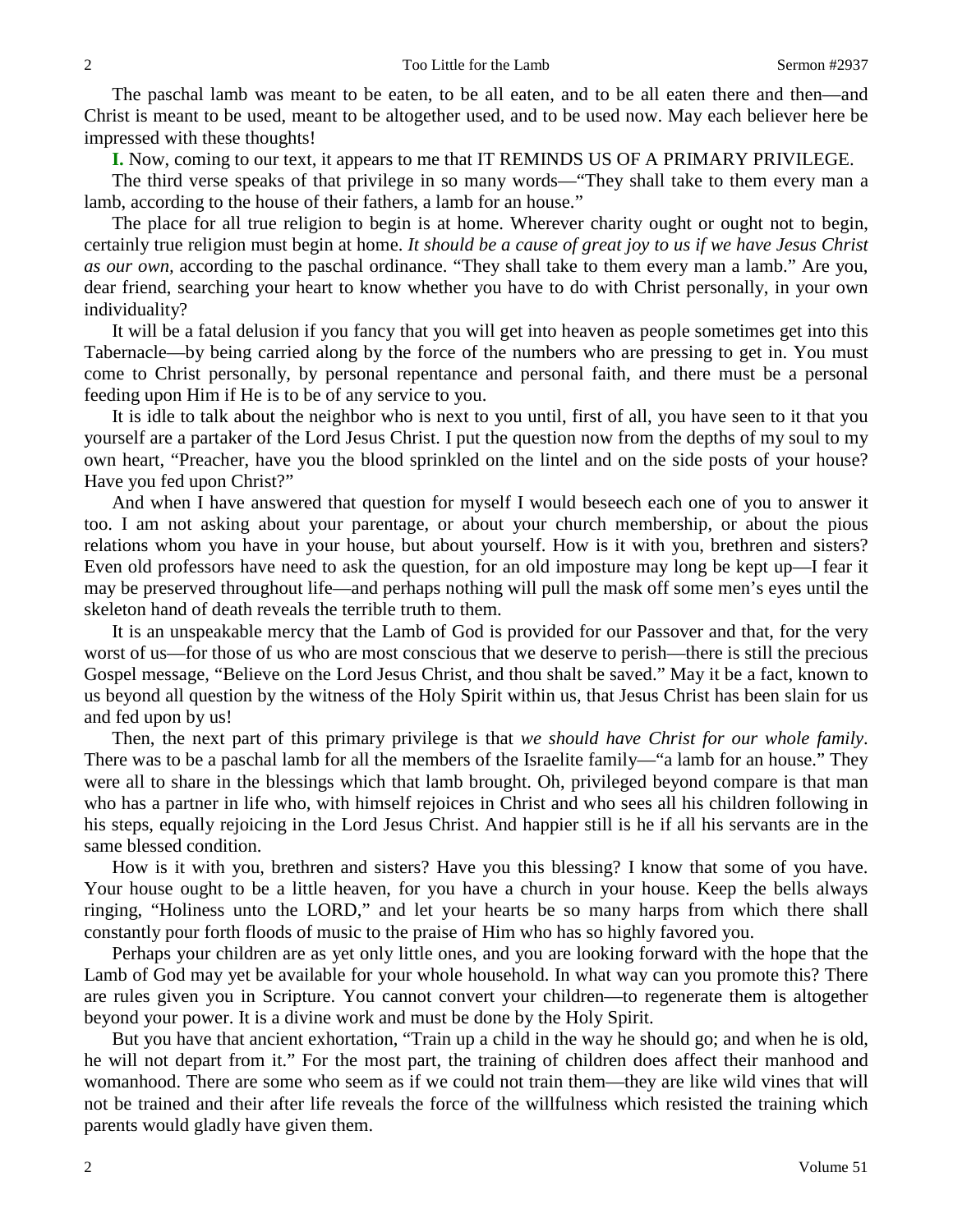## Sermon 2937 Too Little for the Lamb 3

Unhappy are we if we have such children and how sincerely we ought to sympathize with any who are in such a sad case. But how happy ought we to be if our children take kindly to the training which, by the grace of God, we seek to give them, so that they are like vines fastened up upon the walls of our houses, and do not seek to tear themselves away from the fastenings which are for their support and safety. May they bring forth fruit to God's glory and to our own comfort in years to come!

We must, however, add something to our training to make it effectual. There must be constant prayer where training appears to fail, for we can pray even for those of our children who are past the age in which we can exercise the influence of training upon them. I do not think that we shall long plead for our sons and daughters without seeing a prayer-hearing God stretching out His hand to save them.

Or if we do, we must look upon the delay as a further trial of our faith and we must intensify our prayer until it becomes an agony—and in that agony we lay hold upon the covenant angel and cry, "I will not let thee go unless thou bless me and my seed also." So choice a gift as this may be reserved for something more earnest than the prayer to which we have yet attained.

And when the Lord shall have flung us upon our faces—shall have brought us to self-despair—shall have made us see, in the rebellious character of our children, a picture of our own rebelliousness—and made us see, in our own agony, a reflection of the agony of the heart of Jesus over our wanderings, then, perhaps He will speedily listen to us, and our children shall, with us, be sheltered beneath the blood of the Lamb.

With both the training and the prayer we should take care that we mingle much gracious teaching. Our children should not be left ignorant concerning the things that make for their peace. I have been surprised to find how many young people appear to know little or nothing about Holy Scripture—yet most if not all of them had been to a Sunday school.

It is singular how quickly children will forget what they learn. And that which is merely learned by rote, and has not been taught affectionately, is very readily brushed off from the memory. I think that a boy very seldom forgets the teaching which has been moistened with a mother's tears. There is, somehow, a wonderful power about a mother's voice when she talks to her children about Jesus and His love, which stamps itself upon the heart—and the heart it a far better place for the custody of truth than ever the brain can become.

We may forget what we only learn with the head, but we shall not forget what we learn with the heart. Therefore, Christian parents, teach your children thus—let them, from their youth, know the Holy Scriptures, which are able to make them wise unto salvation—let them be early acquainted with the precious things of the Gospel of Jesus Christ.

But above all things, my brethren and sisters, if we would have our household feeding upon Christ, we must set them a godly example. I have known families—I think I know some now—where the training is certainly severe enough, perhaps too much so, and where the teaching is as clear as it is cold, but where the example set before the children is not good.

Now, if you pray in one way with your lips and in another way with your lives, your lives will win the day and your children will rather be like what you are than what you ask them to be. It is a great pity when men, who seem good at the prayer meeting, are really bad at home—when those, who show much kindness to their Christian friends, seem to have given away all their honey to comparative strangers outside the walls of their own house, but have no sweetness left for their own children.

Let us, dear friends, endeavor always to set such an example as it will be safe for our sons and daughters to follow. And then I think there will very rarely be found any instance where training, teaching, prayer, and a good example have gone together, where the blessing of God has failed to come. God grant to you, brethren and sisters, at any rate, the grace to attend carefully to all these matters.

And then if, peradventure, you should prove to be the father of an Ishmael, or the mother of an Esau, you will not have to say, "I kept the vineyards of others, but mine own vineyard have I not kept." But then you will feel that you did use such means as were within your reach, even though the blessing of God did not come to your children.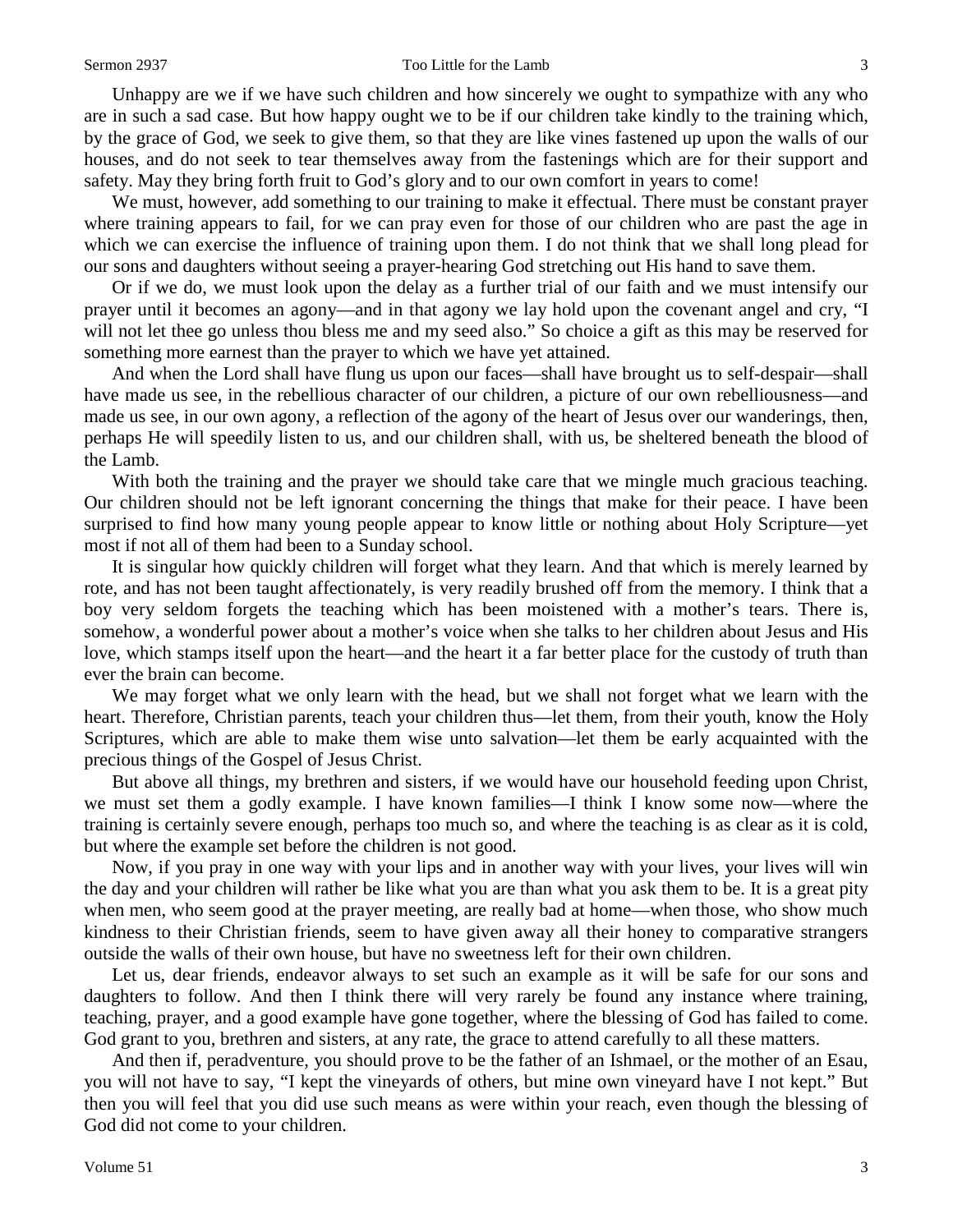I pray, beloved, that it may the privilege of every one of you to have the Lamb of God for your whole household and that each member of your family, from the youngest to the oldest, may joyfully partake of all the benefits of the common sacrifice which is provided for all the chosen.

That will suffice for our first point, which is, that the text reminds us of a primary privilege.

II. Now, secondly, THE TEXT IS SILENT ABOUT A CERTAIN CONTINGENCY WHICH WOULD SEEM TO HAVE BEEN POSSIBLE.

You observe that it speaks about what was to be done when the household was not large enough to eat the lamb, but *it says nothing about what was to occur if the lamb was not sufficiently large to feed the household.* Oftentimes, we can learn much from the silence of Scripture. We know that it is so in the case of Melchizedek. Since his parentage is not mentioned, the silence is significant.

And so here, the silence concerning such a contingency as the insufficiency of the paschal lamb for the household is, I think, meant to teach us an important lesson. It is probable that the lamb was, literally speaking, never too little for the household for this reason—the Jews say that the Passover was not intended to be eaten with a view to feasting, but that frequently only a small portion was eaten.

There were, doubtless, large families, but there was enough for each one to have a small portion of the lamb—just as we do not come to the Lord's supper merely to eat and drink, but we come there for a religious observance—and a single portion of bread and a sip of wine suffice us. There may have been as many as twenty persons in one house who would partake of the lamb, and in our Lord's case, we know that at the last supper, He sat down to the Passover with the twelve, making thirteen with Himself. But the contingency is not supposed that there should be an insufficient provision in the lamb for the proper observance of the feast.

And now, using the type spiritually, let us rest assured that *it never can happen that there should not be enough of Jesus Christ to feed all our families*. "Well," says one father, "we are a very numerous household. Our children need a very large table, and when they all sit down together, they make a tribe equal to that of good old Jacob." Yes, and no doubt some of those Jewish families were as large as that, yet they all fed upon the paschal lamb.

And there is enough in Christ for all your family—and there would be enough even if it consisted of five and twenty persons or even of five and twenty thousand. If any of them perished, it would not be because Christ was not sufficient for them, but because they had not received Him, had not believed on Him. Do not let the number in your household restrain your praying or working for them—and rest not until, by God's good grace, the whole of them shall know and trust in Jesus.

"But" says another, "our family is more peculiar than that, for we are a family of sinners." It happens, sometimes, that a man who in former times, was a very great offender, is converted, but he is like a speckled bird to all the rest of his family. His brother is a drunkard, his sister is godless, his father and mother despise religion, and as he looks round upon them, he can only wonder how it was that sovereign grace should ever have selected one out of such a family as his. He does not remember any of his relations who ever made a profession of religion. They have been "the devil's own" as far back as he can trace.

Well, beloved friends, if it is so with any of your families, do not hesitate for a single moment in your prayers or in your efforts for them, under such a wicked, dishonoring notion as, perhaps, your family is too bad for Christ to save, their sins too many for His blood to wash away, and their necessities too great for Him to relieve. That cannot be. You have an all-sufficient Savior to talk of, to rely upon, and to bring before them. Go to Him in prayer for all your family, beseeching that all the members of your ungodly family may yet participate in the blessings procured by the Lamb of God.

I do not know anything in the Bible that ought to check our prayers for our whole households. The doctrine of election may suggest to some ignorant persons the idea that they cannot pray for all, but let us always remember that the doctrine of election—which is a most blessed truth—is never used in Scripture as a damper to our prayers.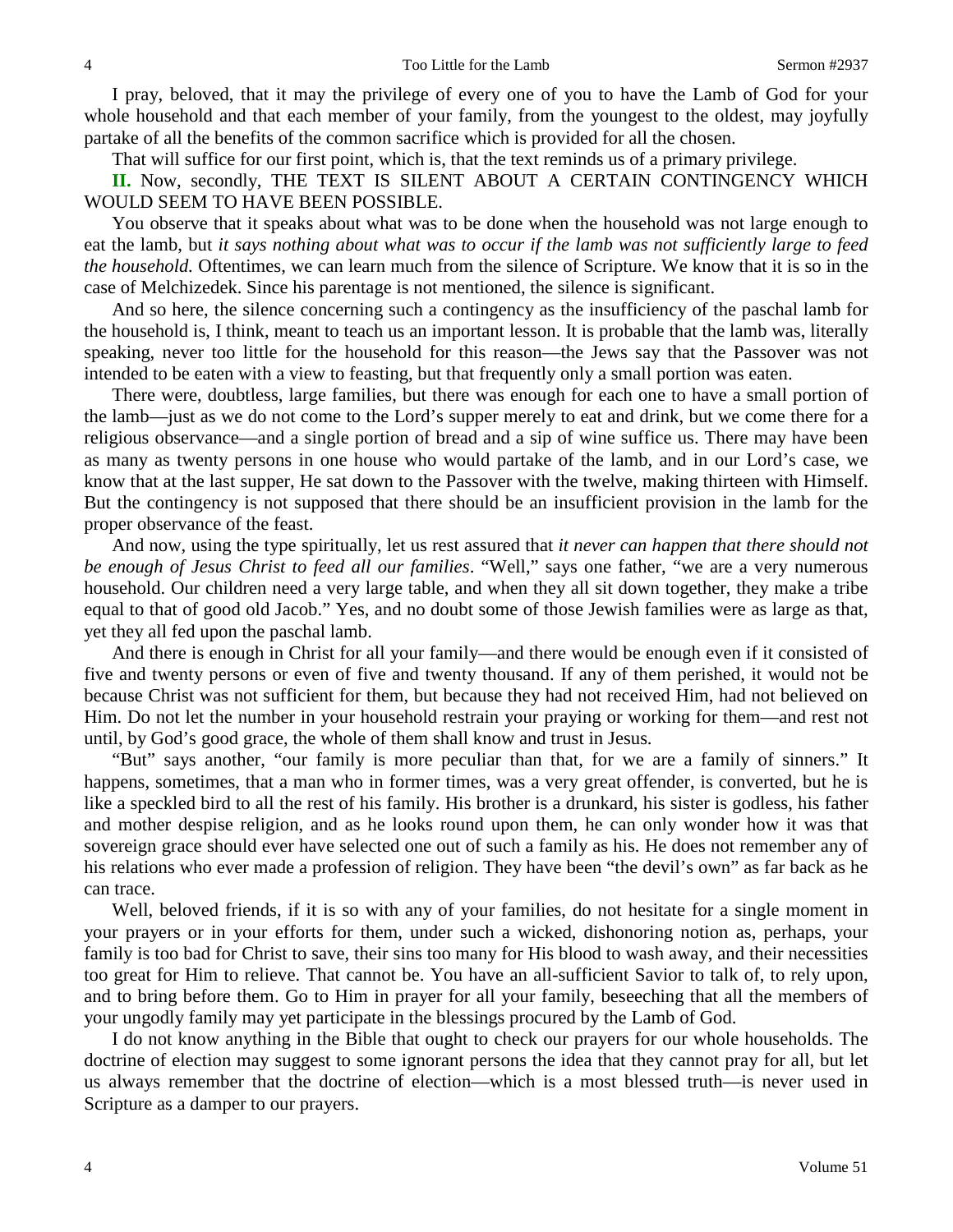The apostle Paul wrote to Timothy, "I exhort therefore, that first of all, supplications, prayers, intercessions, and giving of thanks, be made for all men," meaning all ranks and conditions of men and all sorts of men. We are not told concerning anybody that we may not pray for him—with the one exception that, if we knew a man to have committed the unpardonable sin—which we do not and cannot know—it is written, "I do not say that he shall pray for it."

But in any other case we may pray hopefully, and I know of nothing in the Scriptures that should hinder earnest effort for the salvation of our whole households. Never ought we to look any child of ours in the face and feel, "Well, I never will speak to that child about Christ, it would be useless—he cannot be saved." It would be antagonistic to the whole current of Sacred Scripture for us to imbibe any such notion as that, so may we never imbibe it!

Neither do I know of anything in Scripture that should lead us to give up hope concerning any who belong to a household in which some have already been saved. If Christ has saved me, I gather from that fact this inference, that He can save anybody. I have never doubted the possibility of the salvation of anybody since Jesus Christ saved me, for I feel that He went about as far as He could go then, and all other sinners must come within the reach of His merciful power.

So plead on, work on, train on, teach on, and do not relax your efforts, or suffer your hopes to be dampened till the whole household shall have been brought to feed upon Jesus Christ, for, rest assured that at the King's banquet of mercy there was never a failure of viands yet. Behold how the tables groan with the weight of the oxen and the fatlings for the great Gospel supper—and the wine and milk are poured out with unstinted hand.

There shall be enough to satisfy the hunger and thirst of all who shall ever come to that table as long as time shall last. And if, as indeed it shall yet be, thousands and tens of thousands and millions should come flocking to the house of bread, there will always be found enough and to spare for all who come.

**III.** But now, thirdly, I come to the very heart of the text where it mentions, in so many words, A PROBABILITY FOR WHICH IT PROVIDES—"If the household be too little for the lamb, let him and his neighbour next unto his house take it according to the number of the souls."

Brethren, that which was a possibility in Egypt is not only common but universal with us. My household and my father's household—we can rejoice to know that they feed upon the Lamb of God, but *our households alone are much too little for the Lamb*. If I know that I and my sons are saved, I cannot feel that we alone would be sufficient to reward our Lord and Savior Jesus Christ for the travail of His soul.

You, my friend, said that you had a large family, but you could not call your sons and daughters together and say, "My dear children, now that I see you saved, I feel that Christ is quite sufficiently rewarded for all that He has done." Oh, no! It is a very great proof of His grace and mercy that He has saved your children, yet you look upon it almost as a little thing in comparison with what His infinite sacrifice must have bought, and His work and death must deserve as their crown.

Our household is also *too little to sing the praises of Jesus, the Lamb of God*. Suppose that in us and in our children all the attributes of Jesus Christ should be revealed in a very remarkable degree. That will be something for which to praise Him throughout eternity, but dear friends, merely to have those attributes revealed in father, and mother, and five or six children or grandchildren will not suffice—we want Christ to be revealed in thousands, and tens of thousands, and unnumbered millions of saved souls.

Our household is indeed too little to sing the praises of this blessed Lamb and we do well often to cry,—

> *"Oh, for a thousand tongues to sing My great Redeemer's praise!"*

We long to hear ten thousand times ten thousand tongues singing—

*"Worthy the Lamb."*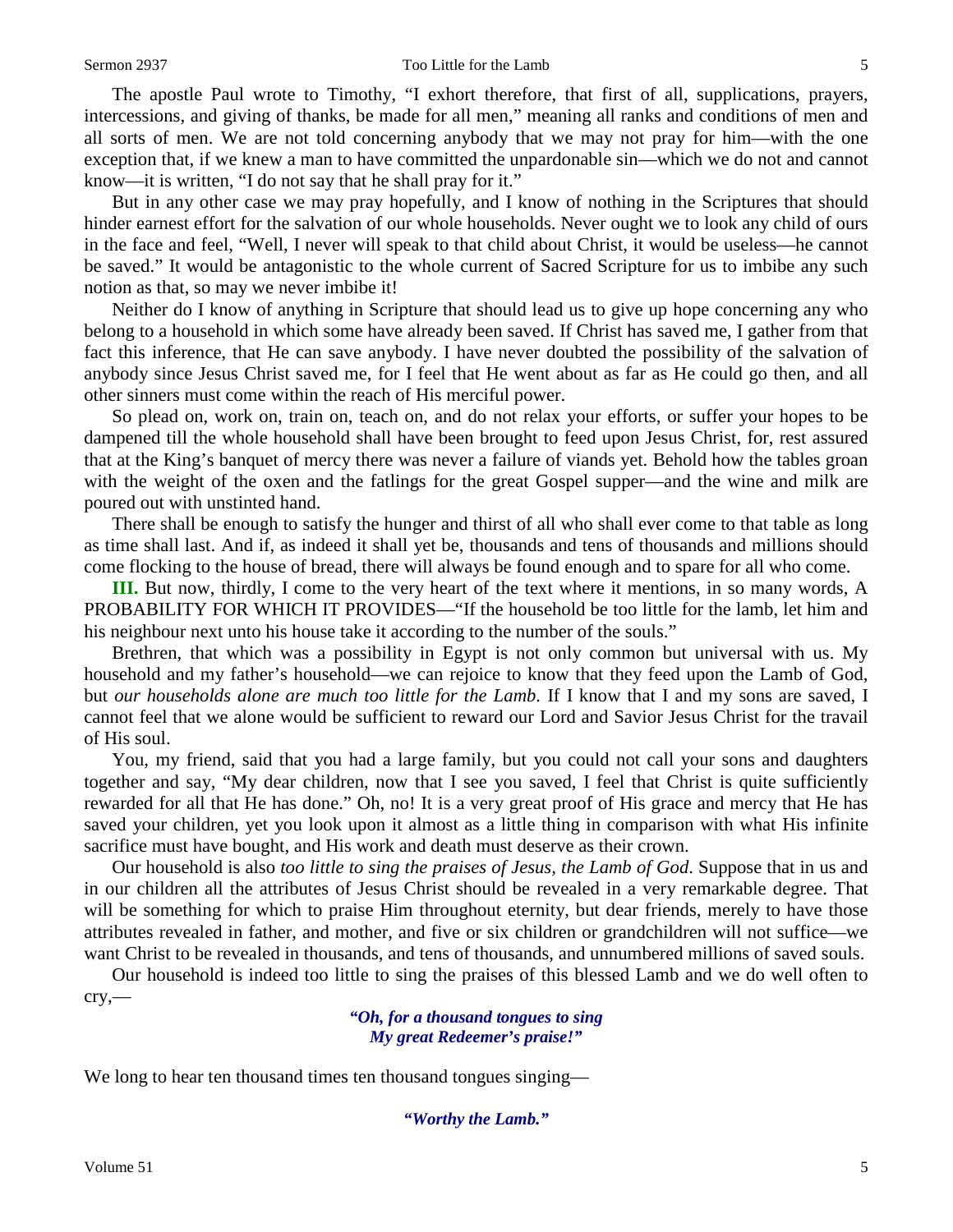Our household is also too little *to do all the work that is to be done for Jesus in proclaiming Him as the Lamb of God.* It would be a great mercy if God gave us the privilege of having many sons who all preached the Gospel, and many daughters who were all eminent in the church as teachers, deaconesses, missionaries, and the like. It would be a great privilege to have a whole family all diligently employed in the service of the Savior. But if a man had twenty sons and they were all preachers, would he say, "There are quite enough now to do Christ's work"? Oh, dear no. Our household is too little for the Lamb in all the senses that I have mentioned—we want more to feed upon Jesus, more to praise Jesus, and more to proclaim Jesus.

There are some brethren, who meet in a little building in an out-of-the-way street, who seem to feel that their household is quite big enough. The new Jerusalem, according to them, was intended to comprise some little, miserable hamlet, bounded on the North and East by a ditch of strict communion and on the South and West by a rampart of Hyper-Calvinistic doctrine.

But I like to think of Jesus Christ's kingdom as very widely extended, His throne as high and lifted up, and the loyal subjects over whom He reigns as an enormous multitude whom no man can number, who shall be given to Him as the reward of the travail of His soul. This Tabernacle church, numbering five thousand souls, is much too little for the Lamb. If we could have the Agricultural Hall crowded and all there should say that they were converted—and if they all were really converted—it would still be too little for the Lamb.

And if we had the Agricultural Hall multiplied twenty times over and all of them full of saved souls, it would still be too little for the Lamb. And if all in England, and Scotland, and America, and France and in every country where Christ is preached, were converted—it would still be too little for the Lamb. And if we were to have all the inhabitants of Europe and Asia brought to Jesus, I should still say that it was too little for the Lamb—and if we could add all in Africa and Australasia, as long as there was an island of the sea in which the people were not converted to Christ, our hearts would still cry, "The household is too little for the Lamb!"

> *"Ah! reign wherever man is found, Our Spouse, beloved and divine! Then are we rich, and we abound, When every human heart is Thine;"*

but not till then—till over the whole earth the knowledge of the Lord shall be spread as the waters cover the sea. Until then, we shall still feel that the household be too little for the Lamb.

What was the Israelite to do to meet the contingency of the household being too little for the lamb? The provision was, "Let him and his neighbour next unto his house take it according to the number of the souls." And the Christian whose household is certainly too little for the Lamb of God is to call in his neighbour to share the blessing with him.

Brother, if you and all your household are saved, call your neighbor to the great Gospel feast. I do not mean merely the person who lives next door to you, for, in London it often happens that there is nobody further off than the person who lives next door to us. But your neighbor may be the person sitting next to you in the pew, or the man who works at the next bench to yours in the shop, or someone with whom you meet in trade or in the order of God's providence.

Any one of those people may be the neighbor to join with you in feeding upon the Lamb. God has put him in your way for some reason or other, and certainly, not that you may be an injury to him. It must be, at least, that you may endeavor to be of service to him. We are all more or less dependent upon one another. One of the obligations of near neighborhood should be that we should seek our neighbor's good, even as the commandment says, "Thou shalt love thy neighbour as thyself." And although that relates to all mankind, it must refer in a very eminent and emphatic sense to the man who is literally our neighbor.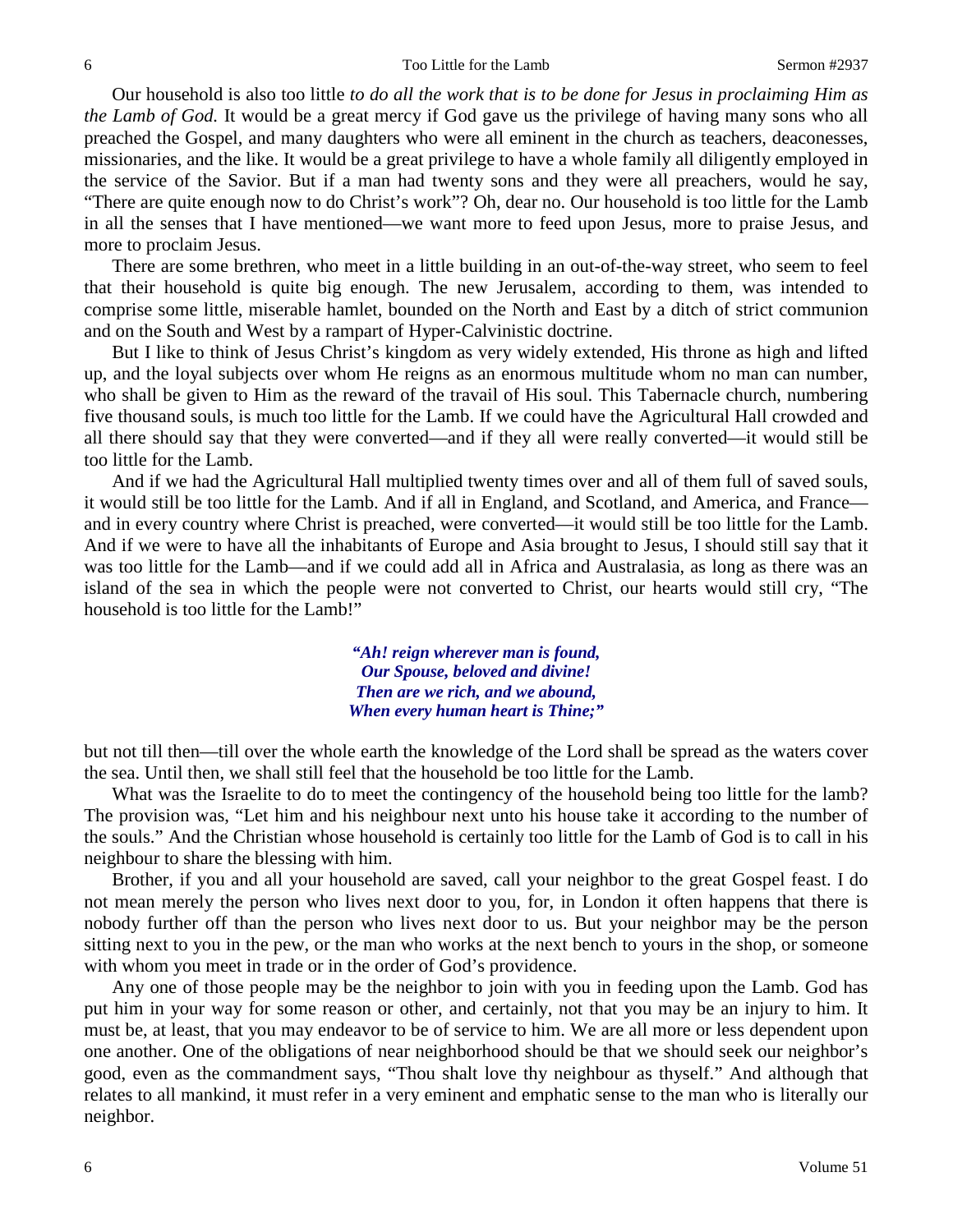Look, then, after the man who is near to you. And if you do this, you will not have so far to go as if you looked after anybody else. God is a God of economy, so He did not say to the Israelite, "You are to bring into your house, to make up your company at the Passover, the man who lives at the furthermost end of Goshen." He saved His people as much trouble as possible by saying that the man "and his neighbour next unto his house" were to unite in the celebration.

You who live in the South of London are not commanded to go and tramp six or seven miles in order to find someone in the North of London to whom you may be useful. But you are first to look after those who live in the street in which you yourself live, or with whom you come into connection in your daily life.

There is a very good regulation concerning the clearance of snow—that each householder shall clear the pavement in front of his own house—if that rule could always be carried out, London would be cleaner than it is now after a fall of snow. Let us all try to act like that with regard to the moral and spiritual snow that lies on the pavement opposite to us.

All who live in London will soon be evangelized if each Christian seeks to win for Christ, "his neighbour next unto his house." And then if that neighbor seeks to win his next door neighbor, and that one his neighbor, and so on. It will not only be a saving of effort, but it will be an orderly regulation by which it will be guaranteed that the truth shall be brought to the notice of all who need it.

Besides, your neighbor is the person who is most likely to be influenced by you. A total stranger would need more time to introduce himself, but your neighbor already knows something of you. And if he sees that you are a consistent Christian, that will materially assist you in delivering your message to him. If you are living as you ought to live, your neighbor knows something about the effect which the Gospel has had upon your life. For you to speak to him, therefore, will be most fitting, for you are the man who can give the living example as well as the spoken word.

Above all, he is the person whom you are specially bidden to seek. We are to go into all the world and preach the Gospel to every creature—but there is a special obligation upon us to preach that Gospel to the one who is nearest to us. Dear brethren and sisters, do you always attend to this matter? Do you talk of Jesus Christ to those who live near you or with whom you are brought into contact?

Some Sundays ago, at the East London Tabernacle, Mr. Archibald Brown spoke to his people about this duty and then he stopped, and said, "Now we will put into practice what I have been urging upon you—will every Christian in the Tabernacle speak to the person who is next to him?" And everybody in the building was spoken to, there and then, about Christ. It was a good plan and it resulted in the conversion of a great number of persons, while there were many others who were brought under conviction of sin and who will, it is hoped, be led to the Savior through that striking personal appeal.

I will not stop my sermon and ask you to do that, but I will ask you to do it every time you come together into this place, and as often as you have a proper opportunity of doing it in your daily calling. Be wise and prudent as to the time when you make your appeal. Religion is not to be rammed down people's throats, but watch for a suitable opportunity of speaking for Christ and that opportunity will come to you sooner or later.

You may do harm if you do not take care to speak at the right time. The wise man tells us that "to every thing there is a season, and a time to every purpose under the heaven," so watch for the occasion of bearing testimony to Christ, and then, feeling that your household be too little for the Lamb of God, try to introduce Him to others.

I fancy I hear somebody say, "Ah, but they only brought in Israelites to feed on the paschal lamb. They did not call in the Egyptians." Quite so, nor will you, so you need not be frightened about that matter. None but God's elect ones will spiritually feed upon Christ. Some people seem to be afraid lest we should be the means of saving some of the non-elect—but that is a fear which never troubles either my head or my heart. For I know that with all the effort and preaching in the world, we shall never bring more to Christ than Christ has had given to Him by His Father. You will never fall into that trouble.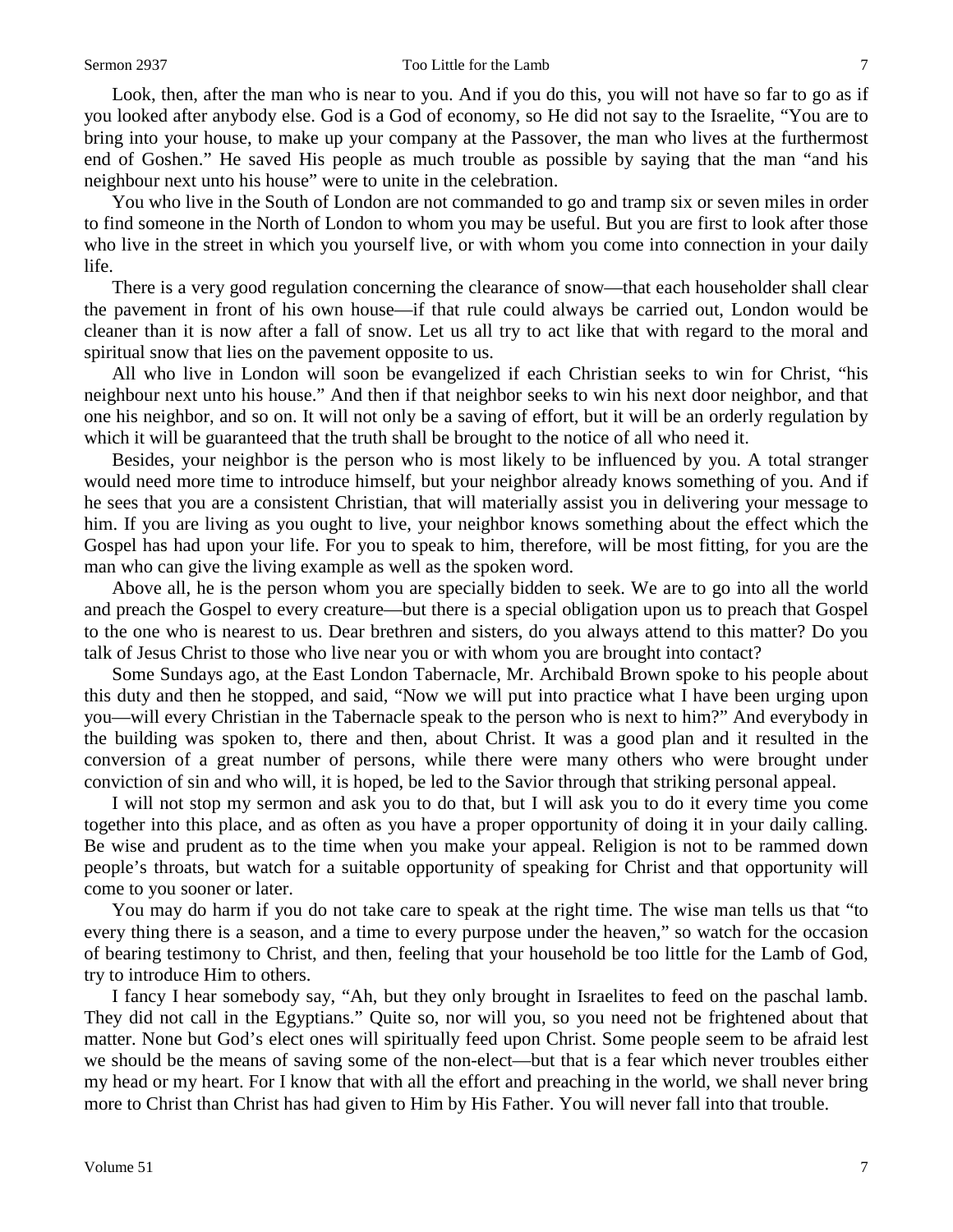Our Savior has bidden us preach the Gospel to every creature. He has not said, "Preach it only to the elect." And though that might seem to be the most logical thing for us to do, yet, since He has not been pleased to stamp the elect on their foreheads, or to put any distinctive mark upon them, it would be an impossible task for us to perform.

Whereas, when we preach the Gospel to every creature, the Gospel makes its own division, and Christ's sheep hear His voice, and follow Him. It is unnecessary to stop the ears of other sheep, or to try to prevent your voice from travelling where other sheep are found—only the true sheep of Christ will recognize His voice in the Gospel message or be obedient to it.

Therefore, let not your zeal be repressed by any doctrinal views, however sound, for, depend upon it, sound doctrine is never inconsistent with obedience to the command to preach the Gospel to every creature. Sound precept and sound doctrine must agree.

**IV.** The last thing upon which I have to speak is not in my text, yet THE WHOLE SUBJECT SUGGESTS THOUGHTS UPON NEIGHBORLY FELLOWSHIP IN THE GOSPEL.

Here is a man whose household be too little for the lamb and he has called in his next door neighbor to share the feast with him. "Come in, friend," he says, "I have a wife and two children, and our household be too little for the lamb. You have a wife and one child—come in and we will keep the Passover together."

I know what the result of that invitation would be. First, *there would be sweet fellowship.* They would feed upon the same lamb, and in doing so, they would come to know each other as they had never done before. They would talk together most gratefully concerning the divine plan of sacrifice by which they were being saved while Egypt was being destroyed.

They would talk to each other about that remarkable day when there was darkness over all the land of Egypt except in the houses of the Israelites, for they had light in their dwellings. They would talk about those flies and frogs that came up in swarms over the land, and how the mighty arm of JEHOVAH had been outstretched on their behalf.

I think that the members of both families would be all the happier after meeting under one roof and feeding together upon the paschal lamb. It would be a pleasant time for all of them and I can assure you that, if you are the means of bringing any souls to Jesus Christ, you will find that those whom you bring to Him, by the power of the Holy Spirit, are the very best companions you have ever had. You will talk together very sweetly of all that the Lord has done for you and you will thus warm each other's hearts. Like two firebrands that might only have smoldered alone, you will burn and blaze when you are put together.

Then, after the feast was over, *there would be pleasant relations established between those two families*. Surely after they had been together that night, sheltering under the same sprinkled blood, feasting on the same paschal lamb, partaking of the same bitter herbs and each one standing with his loins girt and with his staff in his hand, the members of those families would never be at enmity against one another. They must always have felt that they were very near akin to one another, and it is a still more blessed kinship that is established and cemented at the cross of Christ. Where we love each other for Christ's sake, and love Christ as we see Him revealed in one another, such love as that will outlast our earthly life and will reach on into eternity—and be sweet even in heaven.

I should say, dear friends, that both those families would have very pleasant memories of that Passover and out of those memories would grow future communion. The master of one household, when he met the other, years afterwards in the wilderness, would say to him, "Do you remember, Jacob, coming to my house on the Passover night" "Yes, Ephraim," the other would reply, "I remember it well. Your family was too little for the lamb, so we joined together for the feast."

One would ask, "Will you ever forget that night?" "No," the other would say, "it was very solemn, but it was very sweet, and I think I liked it all the better because it was in your house." And the first one would say, "And I am sure that I enjoyed it all the more because I had you to come in and share it with me."